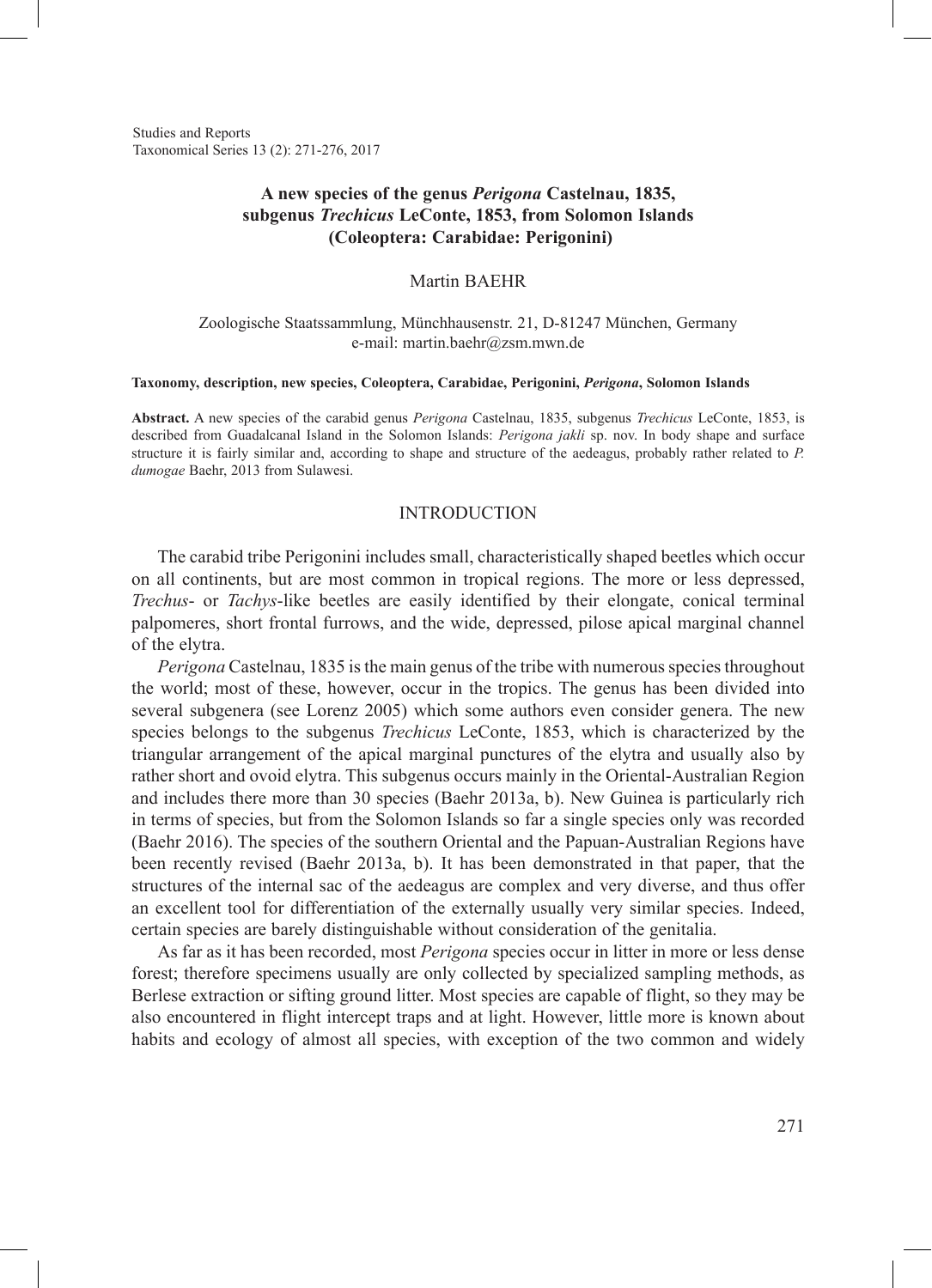distributed species *P. nigriceps* (Dejean, 1831) and *P. litura* (Perrault & Montrouzier, 1864).

Within a sample of carabid beetles, collected by S. Jákl (Praha, Czech Republic), on Guadalcanal Island in the Solomon Islands and kindly given to me for examination, I found two specimens of a very small *Perigona* species that in body shape, colour, and shape and structure of the aedeagus is fairly similar to *P. dumogae* Baehr, 2013 from Sulawesi. It is the second species of *Perigona* explicitly recorded from Solomon Islands. However, it is not closely related to the other species recorded from the Solomon Islands, *P. hajeki* Baehr, 2016.

### MATERIAL AND METHODS

For the taxonomic treatment, standard methods were used. The genitalia were removed from specimens relaxed for a night in a jar under moist atmosphere, then cleaned for a short while in hot 10% KOH. The habitus photograph was obtained by a digital camera using ProgRes CapturePro 2.6 and AutoMontage and subsequently was processed with Corel Photo Paint X4.

Measurements were taken using a stereo microscope with an ocular micrometer. Body length has been measured from the apex of the labrum to the apex of the elytra. Length of pronotum was measured along midline. Length of elytra was taken from the most advanced part of the humerus to the most advanced part of the apex.

The holotype is stored in National Museum, Praha (NMPC), the paratype in the working collection of the author in Zoologische Staatssammlung, München (CBM).

## **Genus** *Perigona* **Castelnau, 1835**

*Perigona* Castelnau, 1835: 151. - Lorenz 2005: 438; Baehr 2013a: 4.

**Type species:** *Perigona pallida* Castelnau, 1835 (by monotypy).

**Diagnosis:** Characterized by the *Trechus*-like body shape, but without elongate frontal furrows, by elongate and acute terminal palpomeres, and by the wide, depressed, usually pilose subapical marginal channel of the elytra.

The genus includes several subgenera, of which *Trechicus* LeConte is the largest.

## **Subgenus** *Trechicus* **LeConte, 1853**

*Trechicus* LeConte, 1853: 386. - Lorenz 2005: 438; Baehr 2013: 50.

**Type species:** *Trechicus umbripennis* LeConte, 1853 (= *Bembidion nigriceps* Dejean, 1831 = *Perigona nigriceps*).

**Diagnosis.** Characterized by usually short and ovoid elytra and the subapical lateral setiferous punctures of the elytra which are arranged in a distinct triangle.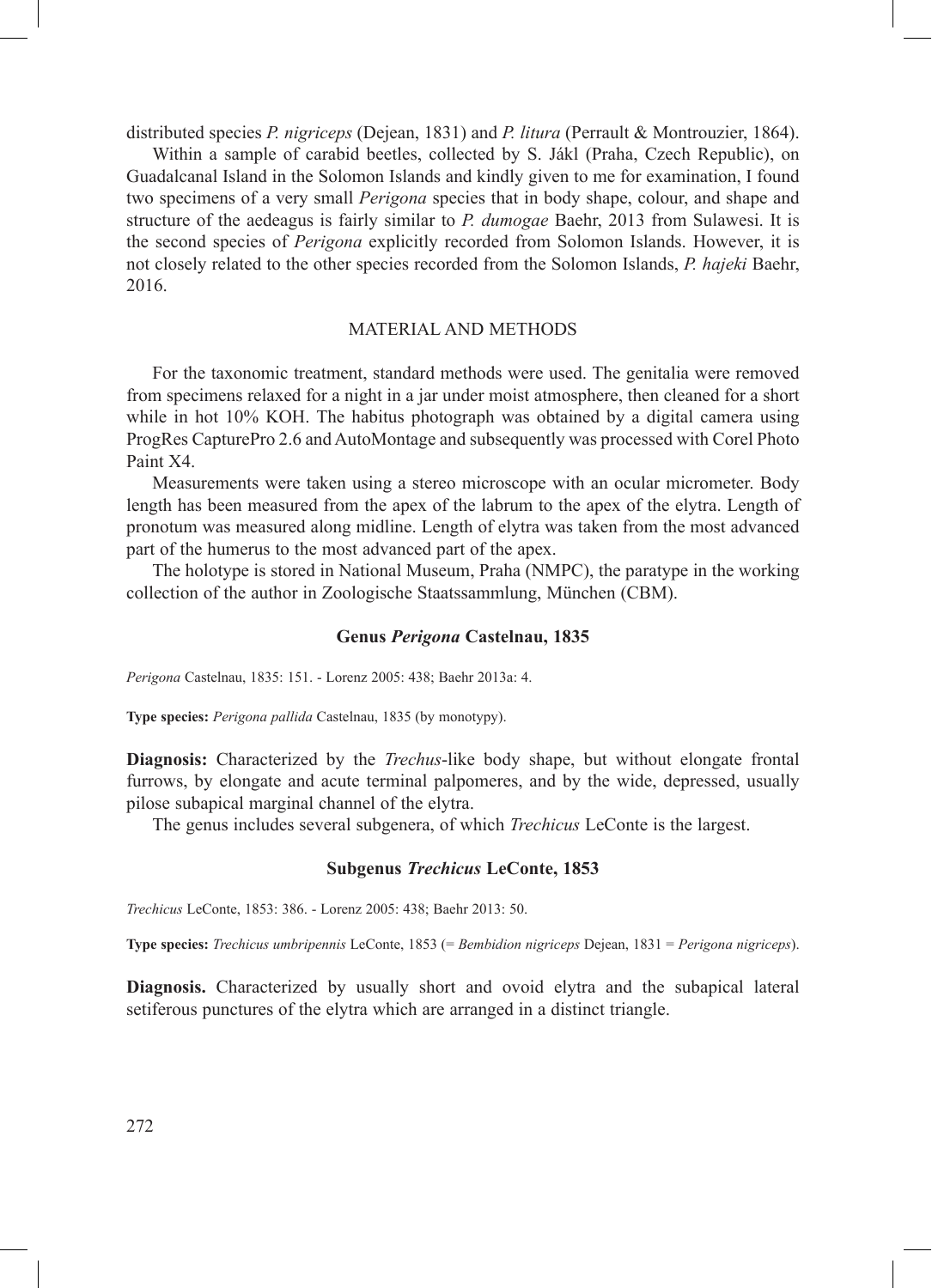# *Perigona jakli* **sp. nov.** (Figs. 1, 2)

**Type material.** Holotype (♂) labelled: "South Pacific; SOLOMON Isl. Guadalcanal I.; 80-250m; Lunga riv. env.; 5-15 km S of Barana vill.; Honiara reg.; 20.xi-15.xii.2013; St. Jákl leg., (NMPC). Paratype (1 ♀): same data, (CBM).

**Description.** Measurements. Body length: 2.45-2.6 mm; width: 1.05-1.2 mm. Ratios. Width/ length of pronotum: 1.49-1.50; width of widest diameter/base of pronotum: 1.22-1.24; width apex/base of pronotum: 1.02-1.04; width pronotum/head: 1.11; length/width of elytra: 1.34- 1.38.

Colour (Fig. 1). Glossy black, suture of elytra narrowly pale translucent, lateral margins of pronotum and elytra not paler than disk. Labrum and mandibles pale rufous, palpi, antenna, and legs yellow.

Head (Fig. 1). Of average size, dorsal surface fairly convex, without any depression or pit in middle. Eye (in group) large and laterad far projected; orbit extremely short, barely visible. Labrum in middle straight; mandibles moderately elongate, straight; palpi elongate, maxillary palpus sparsely pilose. Mentum with acute, unidentate tooth and two elongate setae. Antenna short, median antennomeres about as wide as long. Posterior supraorbital seta situated at posterior margin of eye. Frontal furrows shallow, short, oblique. Surface impunctate, with fine, superficial, about isodiametric microreticulation that posteriad is even more fading; neck area without microreticulation, surface glossy.



Pronotum (Fig. 2). Wide, widest well in front of middle, dorsal surface rather depressed. Base rather narrow, slightly narrower than the apex. Apex slightly excised; apical angles slightly projected but widely rounded; lateral margin in basal two thirds oblique and straight, near base not concave. Basal angle more than 100°, obtusely angulate; base in middle straight, laterally



Fig. 1. *Perigona jakli* sp. nov., (body length: 2.45 mm).

273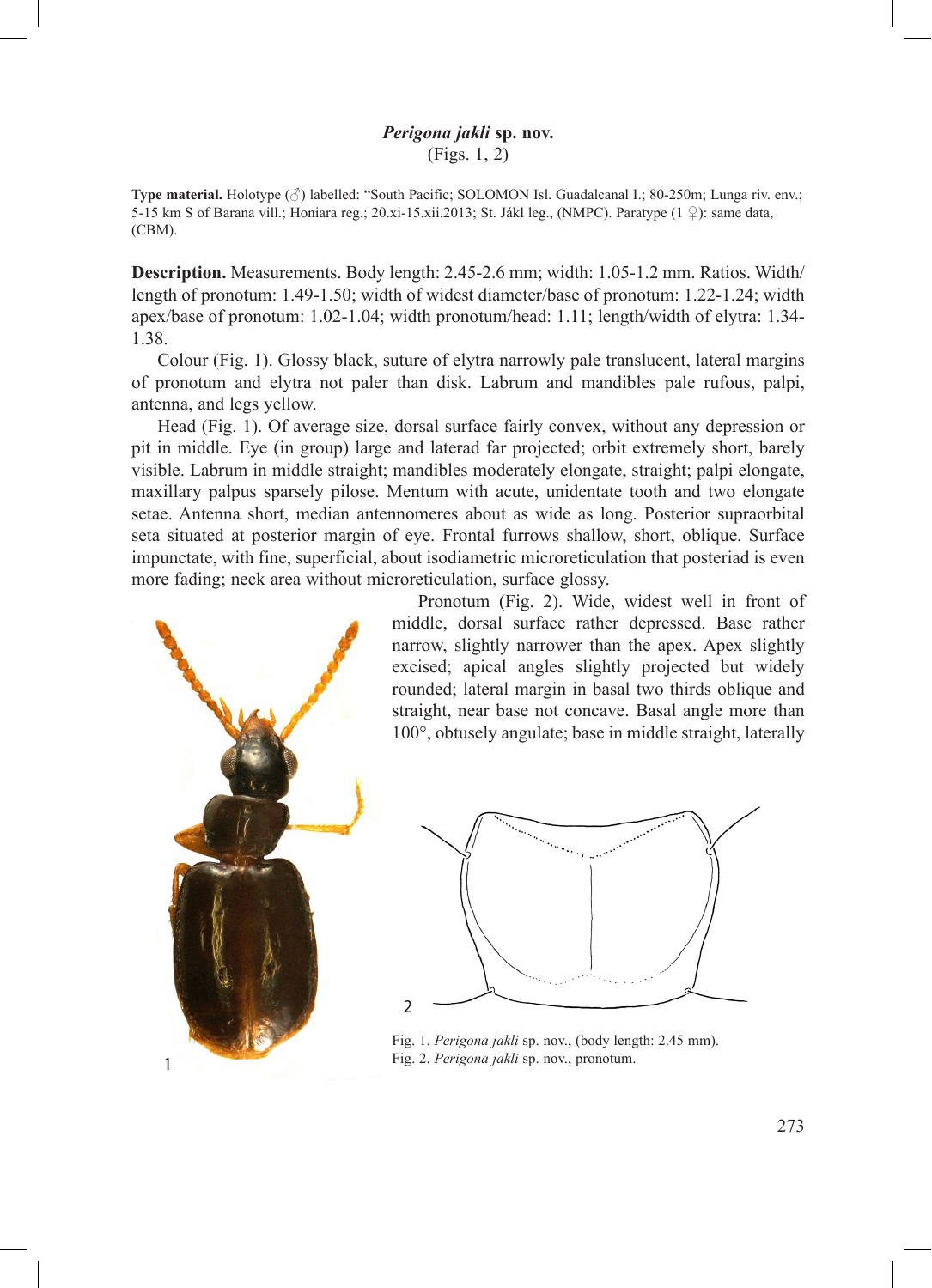slightly oblique. Both, apex and base not margined. Lateral margin and channel narrow, basad widened and deplanate. Both transverse sulci very shallow, indistinct, the basal one only in middle perceptible; median line moderately deep, abbreviated on both ends. Anterior marginal seta situated at apical fifth, posterior marginal seta situated at basal angle. Surface impunctate, with only extremely superficial traces of transverse microreticulation that is barely perceptible even at high magnification; only extremely fine near middle of apex and of base with slightly more distinct microreticulation; surface very glossy.

Elytra (Fig. 1). Rather short and wide, widest slightly behind middle, rather reversely oviform, dorsal surface fairly convex. Humerus wide, slightly produced but widely rounded, lateral margin gently convex, apex obliquely convex and slightly incurved towards the suture. Marginal channel narrow, margin behind humerus extremely finely denticulate and sparsely setulose; subapical sulcus moderately wide. Striae barely recognizable, only traces of two or three median striae just perceptible. Elytra tripunctate, the anterior discal puncture situated slightly behind the basal third, and attached to the  $3<sup>rd</sup>$  stria, the median puncture located behind middle and situated between the  $2<sup>nd</sup>$  and  $3<sup>rd</sup>$  striae, the posterior puncture far above the apex, attached to the  $2<sup>nd</sup>$  stria. Surface impunctate, without microreticulation, very glossy.

Lower surface. All thoracic and abdominal sterna with sparse but fairly elongate pilosity that is inclined posteriad. Metepisternum slightly< 1.5 x as long as wide.

Legs. Of average size and shape. Two basal tarsomeres of male protarsus with sparse, biseriate pilosity underneath.

Male genitalia (Fig. 3). Genital ring rather wide, somewhat oval-shaped, with wide, asymmetric, obliquely convex apex and very narrow base. Aedeagus compact, wide in middle; lower surface almost straight, apicad slightly pointed down. Apex short, convexly triangular, tip obtusely rounded, almost symmetric. Internal sac with several narrow, straight or slightly coiled sclerotized rods. Both parameres large and rather short, with convexly triangular apex.

Female gonocoxites. Very similar to those of *P. drumonti* Baehr (see fig.66 in Baehr, 2013): gonocoxite 1 large, without any setae at the apical rim. Gonocoxite 2 triangularly curved, with slightly obtuse apex; with one elongate ensiform seta in middle of the ventrolateral margin, a large ensiform seta in middle of the dorso-median margin, and two attached nematiform setae originating from a groove at apical third of the median margin.

Variation. Some variation noted in body size and distinctness of the internal elytral striae. The slightly shorter and wider elytra in the female probably depend on sexual variation.

**Differential diagnosis.** A small (in subgenus), black species, characterized by very weak elytral striae and the inconspicuous, rufous suture, and distinguished from all similarly shaped and coloured species of *Trechicus* recorded from Sulawesi, the Moluccas, New Guinea and the Bismarck Archipelago, by smaller body size and the differently structured aedeagus.

**Relationships.** With respect to shape and structure of the aedeagus most similar to *P. dumogae* Baehr, 2013 and *P. punctatostriata* Baehr, 2013 from Sulawesi, although the structure of the internal sac is different. Moreover, the latter species is considerably larger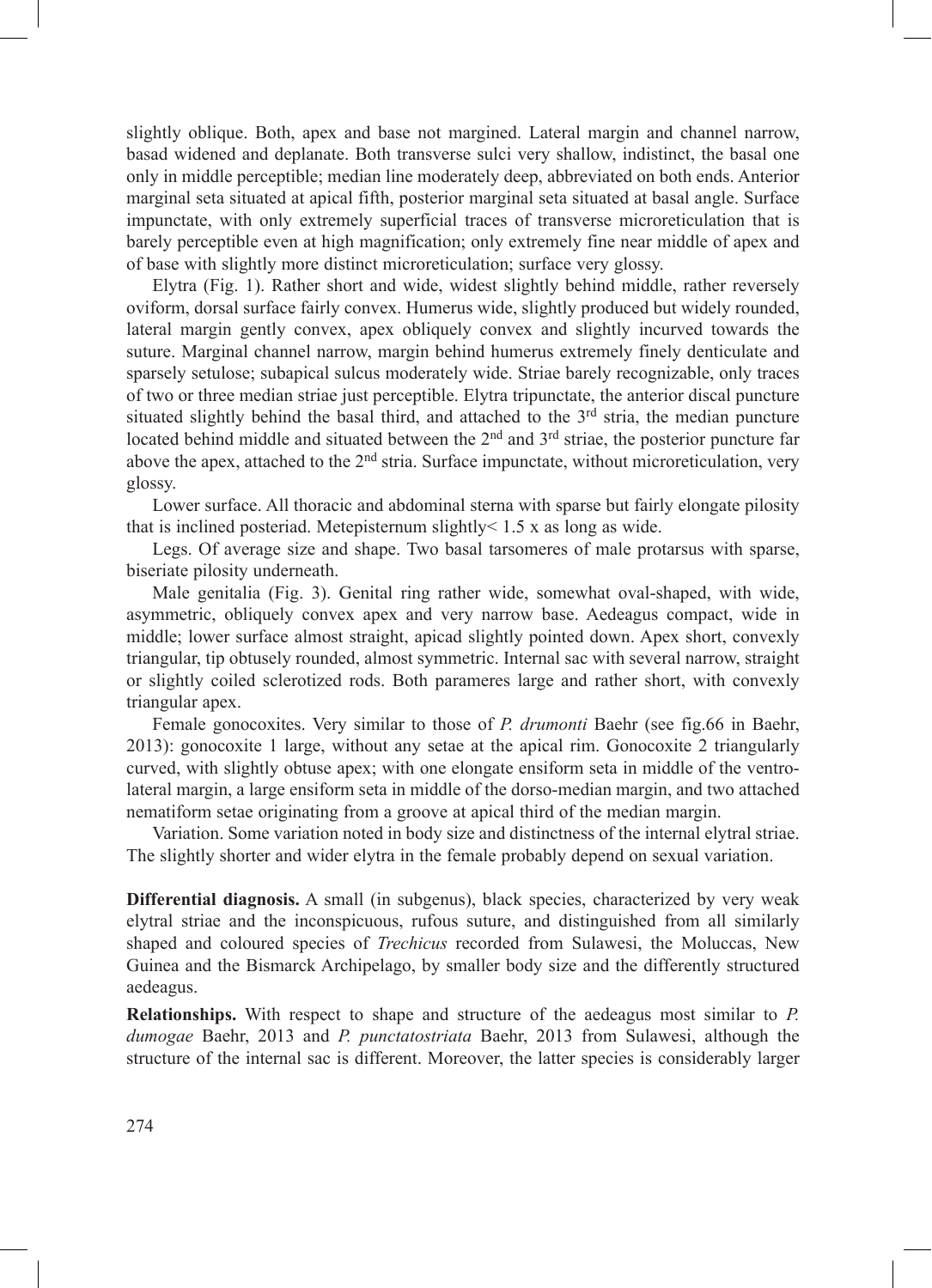

Fig. 3. *Perigona jakli* sp. nov., male genitalia, left side and lower surface, left and right parameres, genital ring. Scale bars: 0.25 mm.

and has well developed and distinctly punctate elytral striae, whereas *P. dumogae* is but slightly larger, but has a wider pronotum with narrower apex and shorter elytra.

**Distribution.** Guadalcanal, Solomon Islands. Known only from the type locality.

**Etymology.** The name is a patronym in honour of the collector, Stanislav Jákl (Praha, Czech Republic).

## REMARKS

*Perigona jakli* is the second species of the genus *Perigona* recorded from Solomon Islands. However, it is very probable that at least the common and widespread species *P. nigriceps* (Dejean, 1831) and/or *P. litura* Perrault et Montrouzier, 1864 occur on this island group, but have not yet been explicitly recorded. And the very rich *Perigona* fauna of New Guinea (see Baehr 2013a) suggests the occurrence of several additional species on Solomon Islands.

Although *P. jakli* belongs to the same subgenus as the single other described species from Solomon Islands, namely *P. hajeki* Baehr, 2016, both species are not closely related and belong to different subgroups within the subgenus. *P. jakli* probably is related to *P. dumogae* Baehr, 2013 from Sulawesi, according to body shape, surface structure and shape of the aedeagus and structure of the internal sac.

ACKNOWLEDGEMENT. I am indebted to Stanislav Jákl (Prague, Czech Republic) for the kind loan of the specimens.